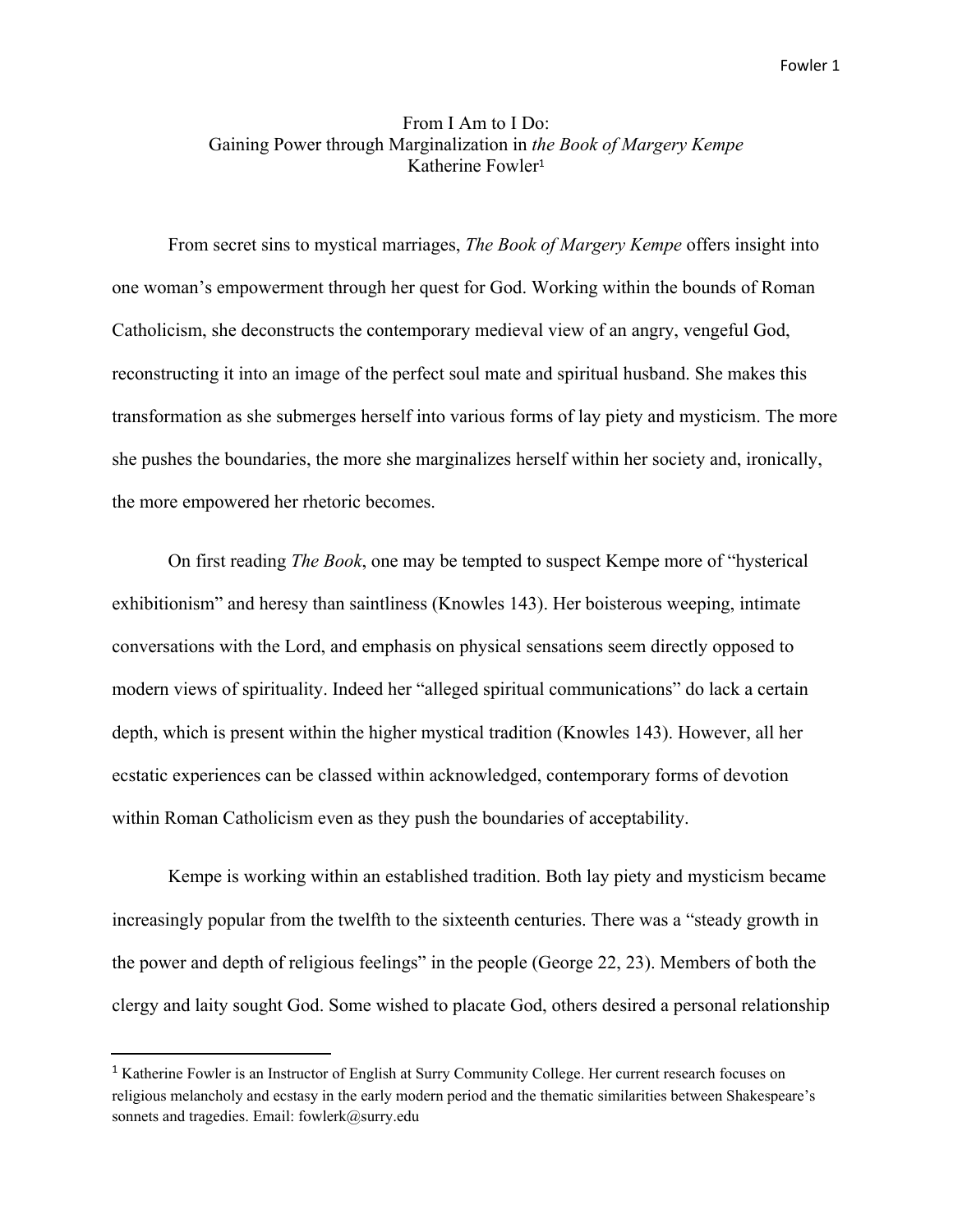with God, a relationship of necessity within the accepted boundaries established by the institutional church yet not entirely mediated through the priesthood.

Within this context, various forms of devotional piety developed and were used by both the clergy and laity in their quests for spiritual growth (Fahlbusch 528). Kempe herself utilizes many of them: devotion to Mary, contemplation of the humanity of Christ, the meditative practice of *imaginatio* (Yoshikawa 7), pilgrimage, certain forms of asceticism, and an increased partaking of the sacrament of communion. During the course of her *Book*, Kempe describes her involvement with each of these practices in detail, indicating the intentionality of her spiritual quest. Yet, even as the church approved and encouraged these practices within Roman Catholicism, she carries them to extremes, which bring her into the scrutiny of those around her. Some accept the truth of her piety while others do not. Either way, she becomes marginalized as outside the norm, and it is through this marginalization that she develops her own voice. The more reputation for saintliness she acquires, the more her voice becomes empowered.

Her inventive rhetoric extends into mysticism. In its traditional, medieval form, Catholic mysticism is defined in terms of "a union with God which [is] so intimate that nothing [can] intervene" (Aumann 14). This union is strengthened through the renunciation of self and complete submission to the divine will (Aumann 148); It is also "a loving knowledge of God which is born in a personal encounter with the divine"; thus it is both an experience and a process of "being drawn into God" (Welch 694). Each mystic's experience is different, yet it may include such phenomena as visions, dreams, signs, prophetic insights, and ecstatic states. The latter include, among many others, the gift of tears and of sharing in the sufferings of Christ.

Kempe claims to experience all of these, and through them, she becomes marginalized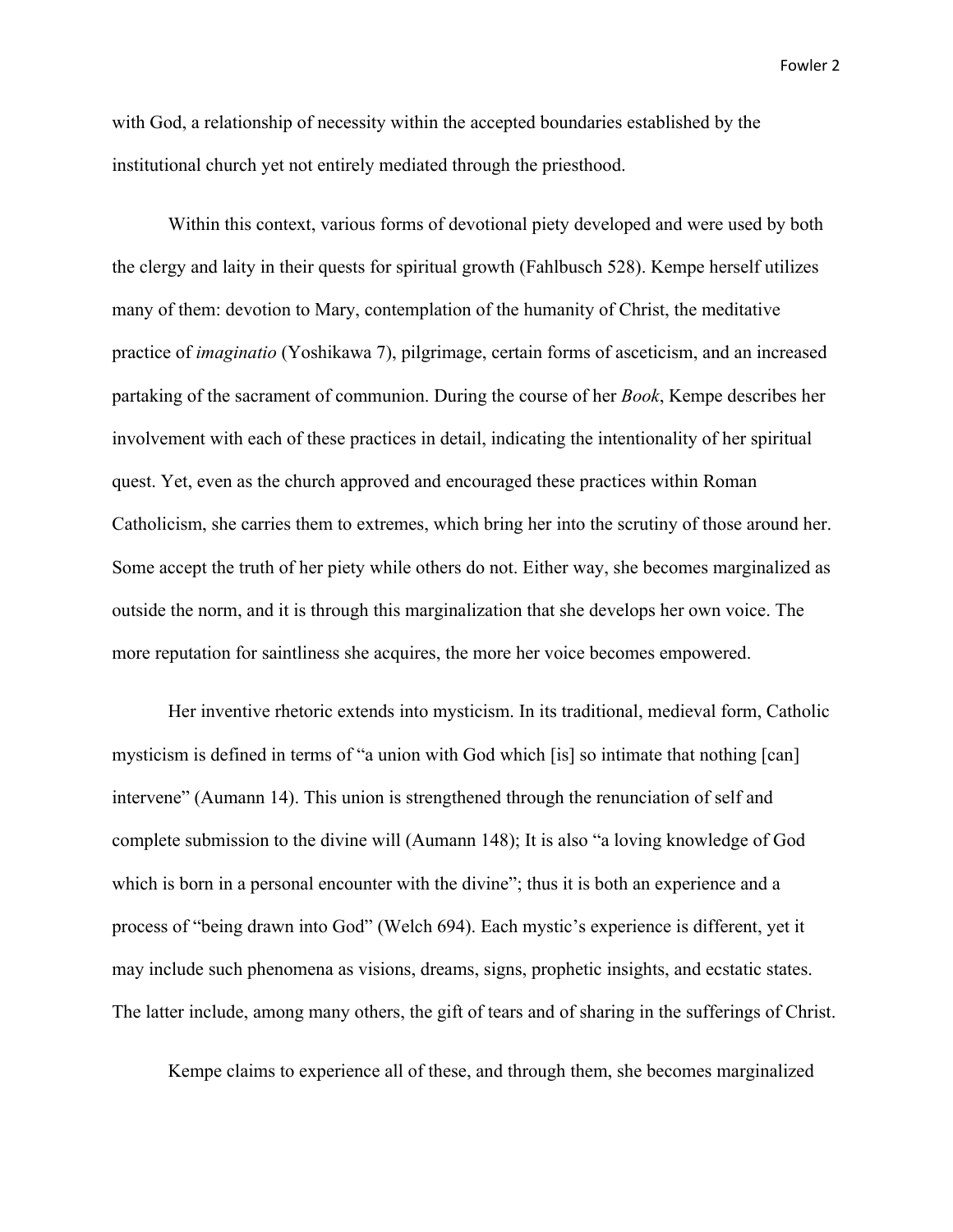even more. Her ecstatic weeping is particularly controversial. Some believe that truly saintly people weep silently, with grace and dignity; thus they believed Kempe's boisterous wails to be demonically inspired (Kempe 77). Others believed she suffered from a form of epilepsy because of the way she contorted her body and turned pale (77). They spit "at her in horror of the sickness, and some scorned her and said that she howled like a dog and banned her and cursed her and said that she did much harm among the people" (77). It is important to note that Kempe herself is the one relating these rejections and comparing them to the rejections which Christ received thereby using them to increase her reputation for saintliness and empower her voice still further. Through relating these stories, Kempe is intentionally positioning herself as a mystic.

Several times in her *Book*, she mentions various writings by other mystics. Being illiterate herself, she must rely on others to read them to her. The titles include Walter Hilton's *Scale of Perfection* and Richard Rolle's *Fire of Love* as well as St. Bridget's *Liber revelationum celectium* and the *Stimulus amoris*, a fourteenth century mystical text falsely attributed to St. Bonaventure (Kempe 30, 106). She also records a whole chapter on her visit to Julian of Norwich to seek the guidance of a well-known and admired anchorite and mystic (31-40). Here, once again, Kempe is attempting to place herself within the accepted mystical tradition in order to authenticate her experiences and empower her own voice.

Her quest for union with the Divine takes on a personal intimacy when she relates that Christ declares His love for her and with a startling twist desires her to wed His Godhead (63-4, 66). Kempe herself claims not to know quite how to respond to this turn of events: "Then the creature kept silent in her soul and answered not thereto, for she was full sore afraid of the Godhead, and she had no knowledge of the dalliance of the Godhead, for all her love and her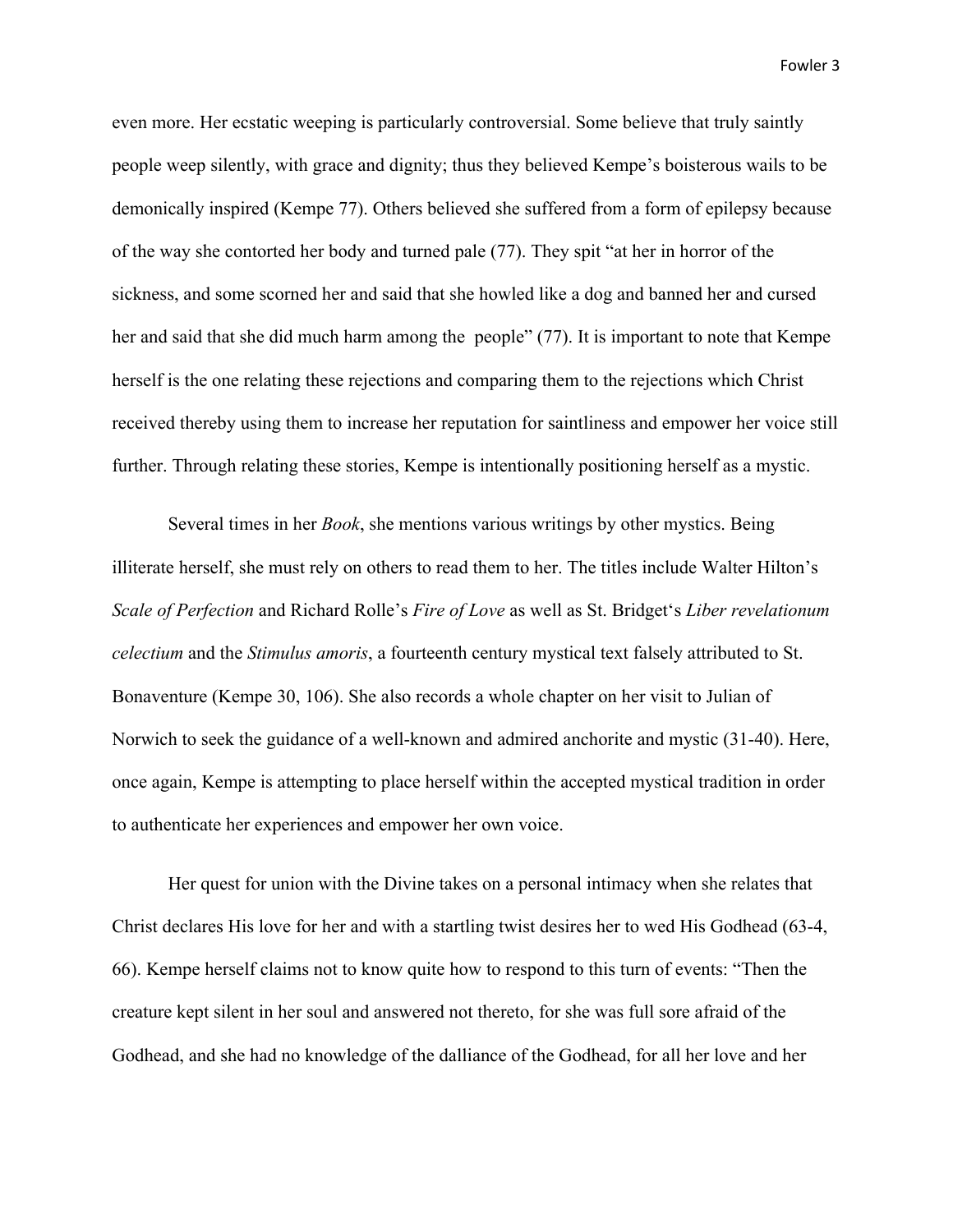affection was set on the manhood of Christ" (63). Up to this point, Kempe's reconstruction of her image of God has been based on the popular piety of her time, on her ability to visualize Christ's humanity, and on her gift of tears, sharing in the agony of His suffering. Now, she is reenvisioning the Godhead and her relationship with Him. Instead of fearing God like so many other people in her day, Kempe begins to imagine Him as the lover of her soul. By the end of the chapter, she constructs an image of being ceremonially wedded to God Almighty. Claiming to be the wife of the God which so many feared, empowers her voice even as it further marginalizes her.

In the next chapter, she takes this empowerment yet another step forward. According to Kempe, God gives her permission when she is in her bed to take Him boldly "as her wedded husband....Take me in the arms of your soul and kiss my mouth, my head, and my feet as sweetly as you will" (66). In this way, Kempe is envisioning physically the mystic desire for intimate union with God. Her reconstruction of God has a sensual, passionate edge, which may make some modern readers uneasy. Indeed, it may push the boundaries; nevertheless, it is still in keeping with the traditional imagery of the Church as the bride of Christ. *The Song of Songs* which Christians have interpreted as an allegory of Christ's love for the Church, depicts their relationship through the use of very sensuous imagery. The bride proclaims at the beginning of the first chapter, "Let him kiss me with the kisses of his mouth: for thy love is better than wine" (1;2). Later she describes her beloved in terms of an intimate embrace: "A bundle of myrrh is my well beloved unto me; he shall lie all night betwixt my breasts" (1:3). Kempe's appropriation of this imagery places her within the category of the spiritual espousal, which many knew in the Middle Ages (Atkinson 47-48; Riehle 53-107).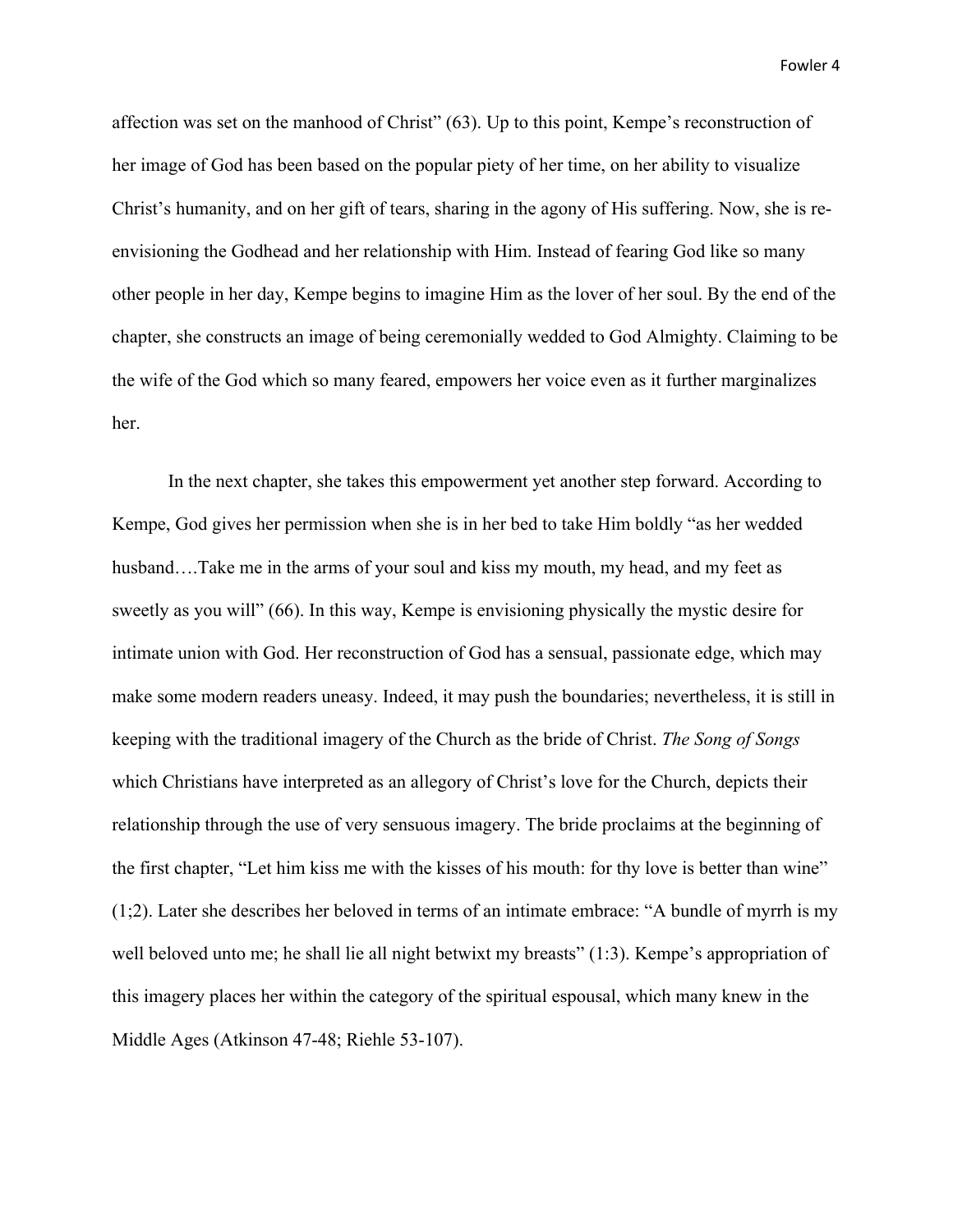To reach this truly intimate level of union with God, a mystic has had to renounce self and submit entirely to His will. Indeed, Kempe tries to present herself as having fulfilled these requirements, and in doing so, she has marginalized herself. In the eyes of those around her, she no longer fits the norm for a woman of the merchant class. In their eyes, she is now a heretic, a lunatic, or a saint. Of course, her dictation of *The Book* is an attempt to prove the latter, for if she can persuade others to accept that her behavior is indicative of her sanctity, then her marginalization has resulted in her empowerment.

In addition, she has deconstructed the dominant medieval view of God as fearful and full of wrath and has reconstructed her image of Him into that of a loving husband. While at first she concentrates her love and attention solely on the manhood of Christ, her reconstruction of her own perception of God eventually also includes Christ's divinity. When she accepts this revelation, the once frightening Godhead becomes instead her loving, spiritual spouse. By doing so, she takes the ineffable and makes Him her own, gaining, in the process, a certain level of imagined power over God Himself. As His spiritual wife, she now believes she may claim to at least a portion of His authority. Thus, working within the bounds of lay piety and mysticism, she has to some extent succeeded in her attempt to transform and empower herself through her quest for God, and Kempe can say with many levels of meaning, "Jesus is my love."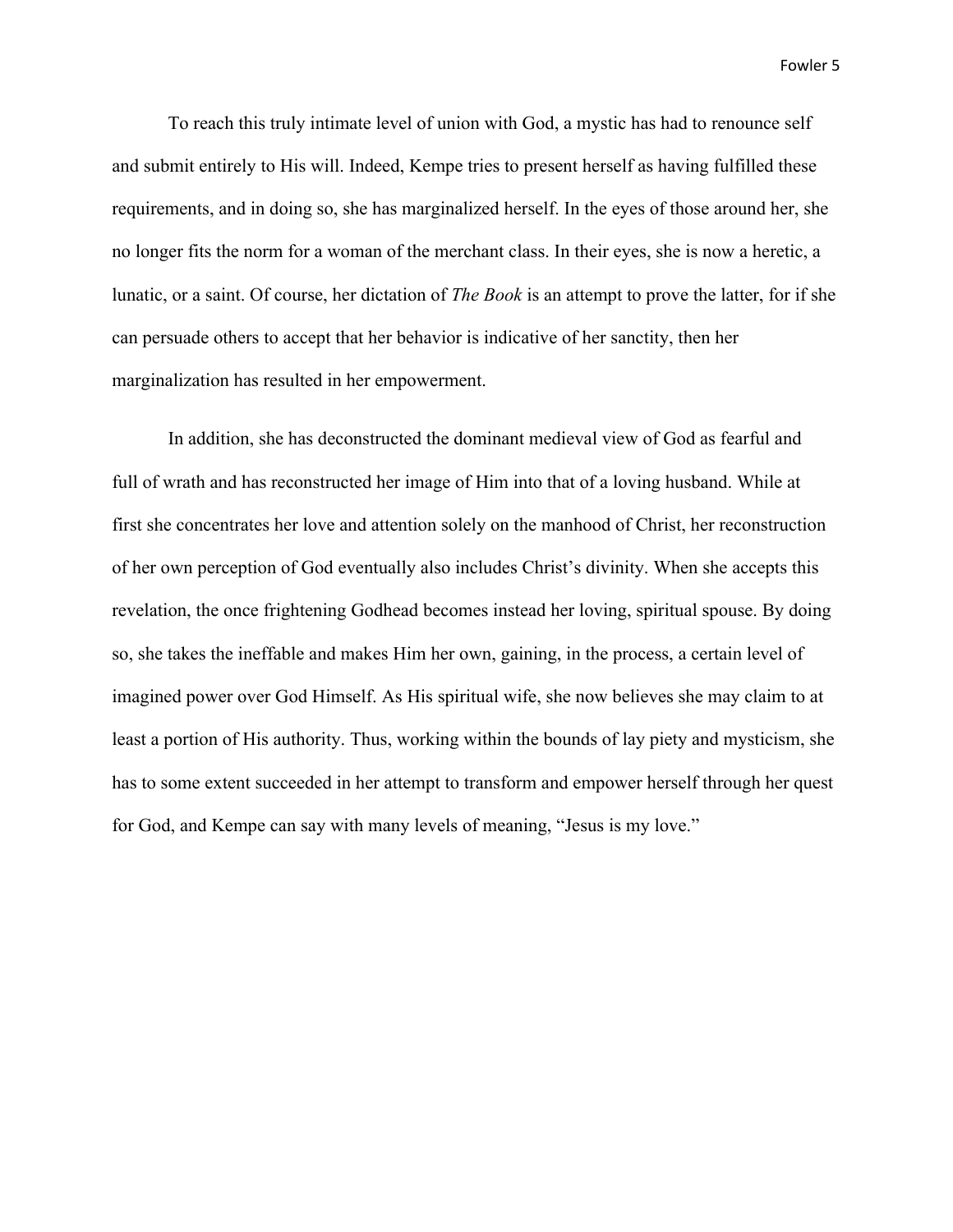## Works Cited

## Primary Works

Kempe, Margery. *The Book of Margery Kempe*. Trans. Lynn Staley. NY: WW Norton, 2001. Print.

Secondary Works

- Atkinson, Clarissa W. *Mystic and Pilgrim: The Book and the World of Margery Kempe*. Ithaca: Cornell UP, 1983. Print.
- Auman, Jordan. *Christian Spirituality in the Catholic Tradition*. San Francisco: Ignatius P, 1985. Print.
- Fahlbusch, Erwin, et. al. eds. *The Encyclopedia of Christianity*. Vol. 3. Grand Rapids, MI: William B. Eerdmans, 1999. Print.
- George, Timothy. *Theology of the Reformers*. Nashville, TN: Broadman and Holman, 1988. Print.